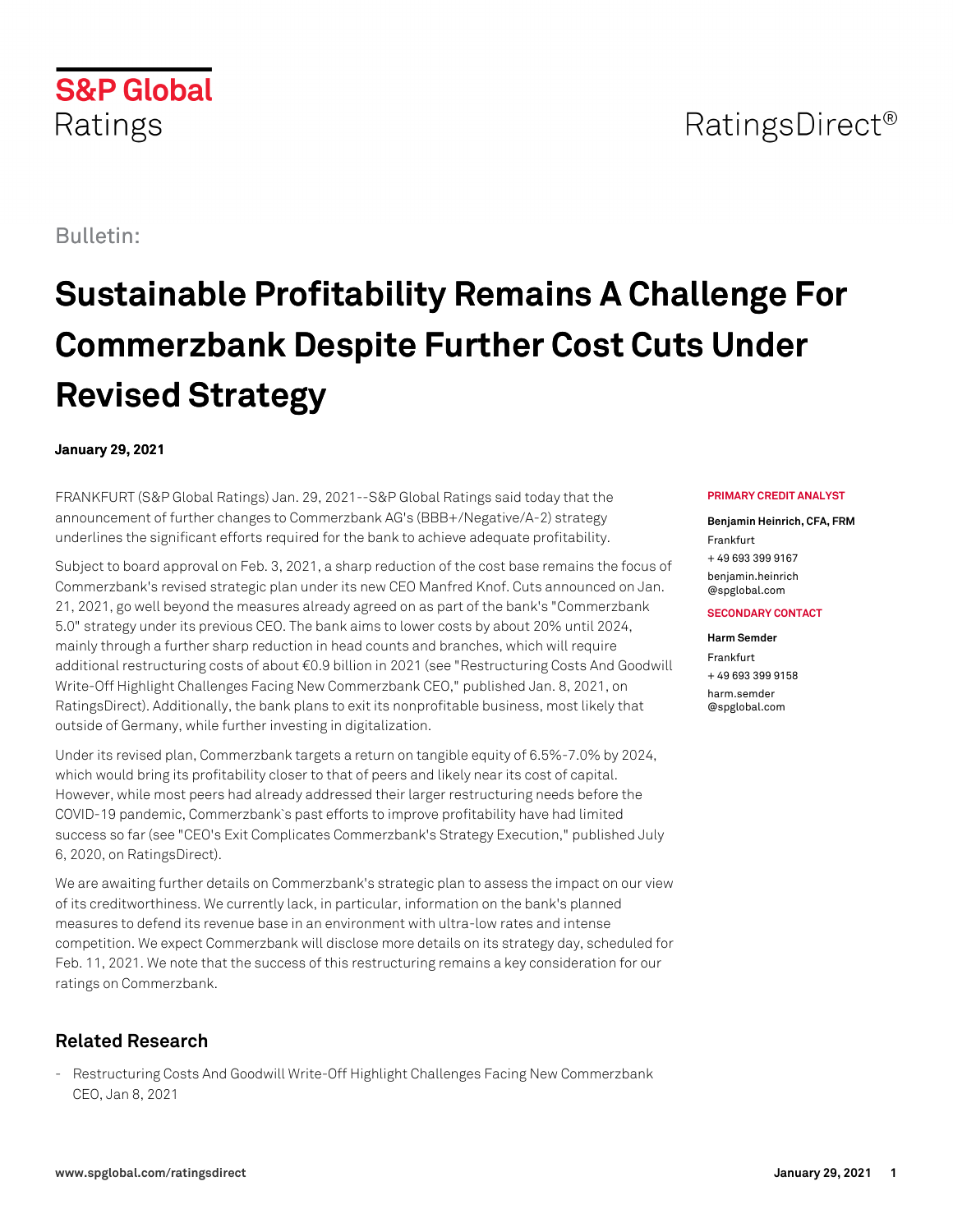- CEO's Exit Complicates Commerzbank's Strategy Execution, July 6, 2020
- Bulletin: Commerzbank's Q1 2020 Loss And Abandoned Sale Of mBank Highlight Restructuring Hurdles, May 13, 2020
- Research Update: Commerzbank AG Downgraded To 'BBB+' On Vulnerability In The Wake Of COVID-19 Pandemic; Outlook Negative, April 23, 2020

This report does not constitute a rating action.